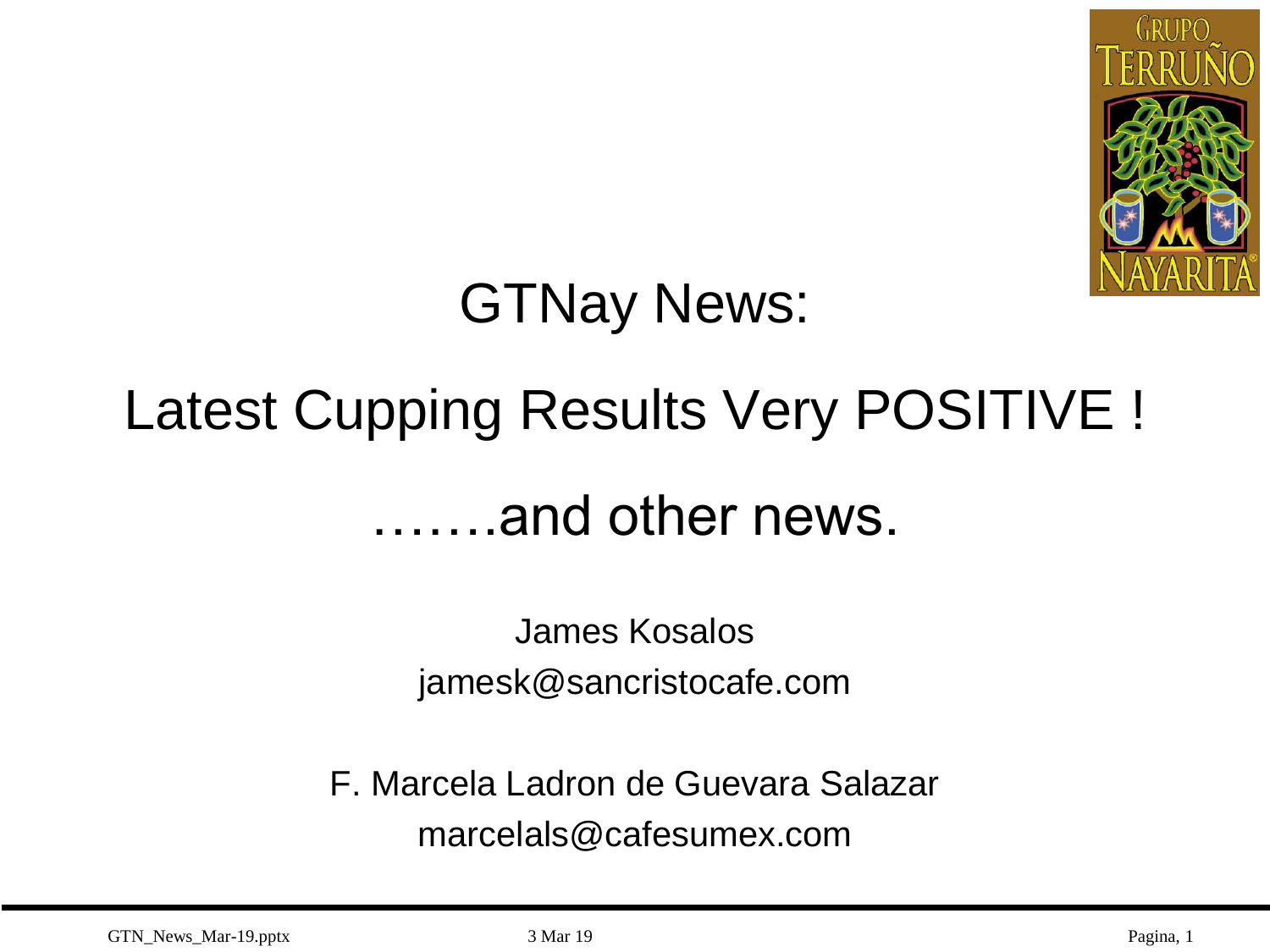#### Summary

- GTN's 2018-2019 harvest is approaching the halfway point; about 5 containers of fruit have been received; we are now confident of quality; it is very good!
- Coffee Producers from Cofradia de Chocolon are asking to rejoin the group; as a start, we have promised to buy two weeks of their production.
- Jim Kosalos was asked to speak to coffee producers at a food fair in Xalisco, a suburb of Tepic, on 13 February with focus on improving quality to survive currently low prices; presentation attached.
- An intern from Ethiopia is arriving at last! Mengistu Itefa leaves Addis Ababa on 8 March for the start of a four month internship with GTNay in Tepic.

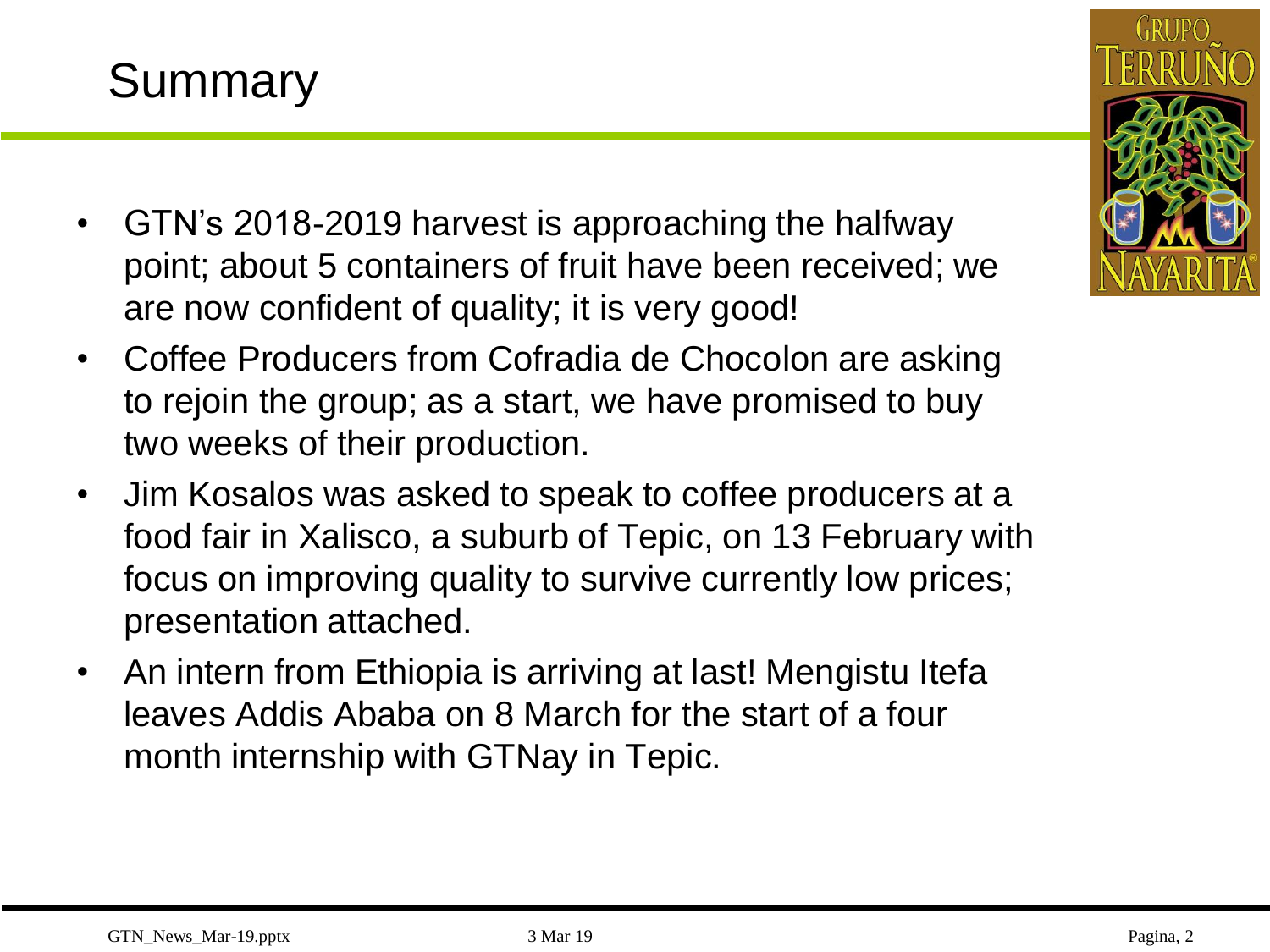## The Group's Incoming Fruit Quality



- The Group pays producer's premiums based on fruit quality standards
- Sugar content and the number of not perfectly ripe cherries are measured at the fruit reception point
- As of 25 February, 640 Tons of fruit had been received by the Group's societies





Fruit sugar ( BRIX, purple above) and the number of not perfectly ripe cherries in a half liter measure (red above) are shown for each society, receipt by receipt/

Weekly fruit reception. The red line shows cumulative tons….640, appx. 5.5 containers

Cumulativo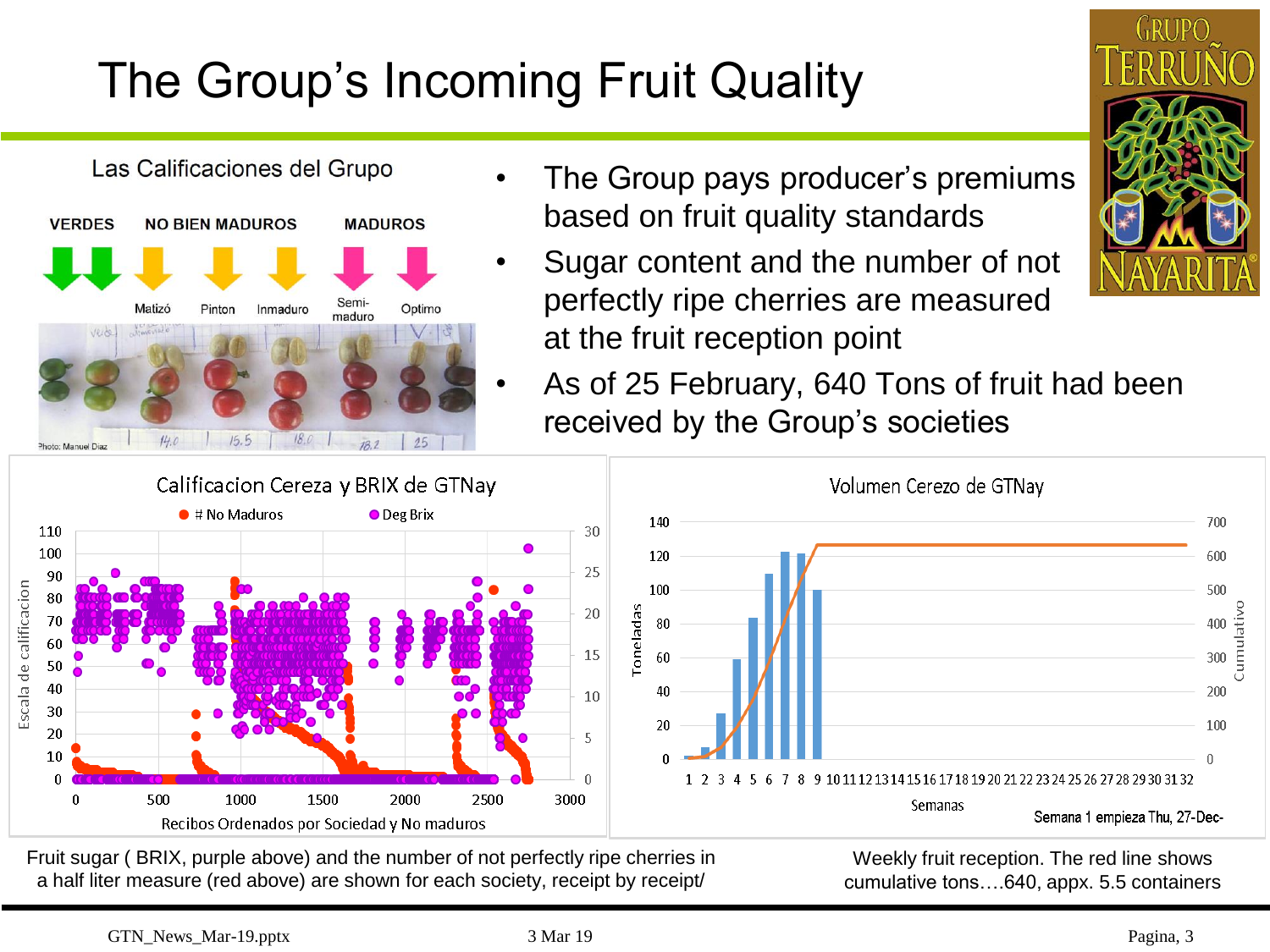#### Latest Cupping: Great Coffee Ahead!



Carlos Bustamante, operations manager, and intern Jacob Frankel, cupping 15 sub-lots of Naturals. The results of their efforts are shown on the white board. Cuppers were JF-Jacob Frankel, CB-Carlos Bustamante, and JK-Jim Kosalos. The CONSENSUS score is logged

• The last cupping of Washed and Natural coffee shows very good results; not one sub-lot under 80 in the cup. The most recent sub-lots on the table are about 15% of the way by volume into the harvest.



All coffees very sweet; all roast very evenly

We are now confident of quality; it is very good!



GTN\_News\_Mar-19.pptx 3 Mar 19 Pagina, 4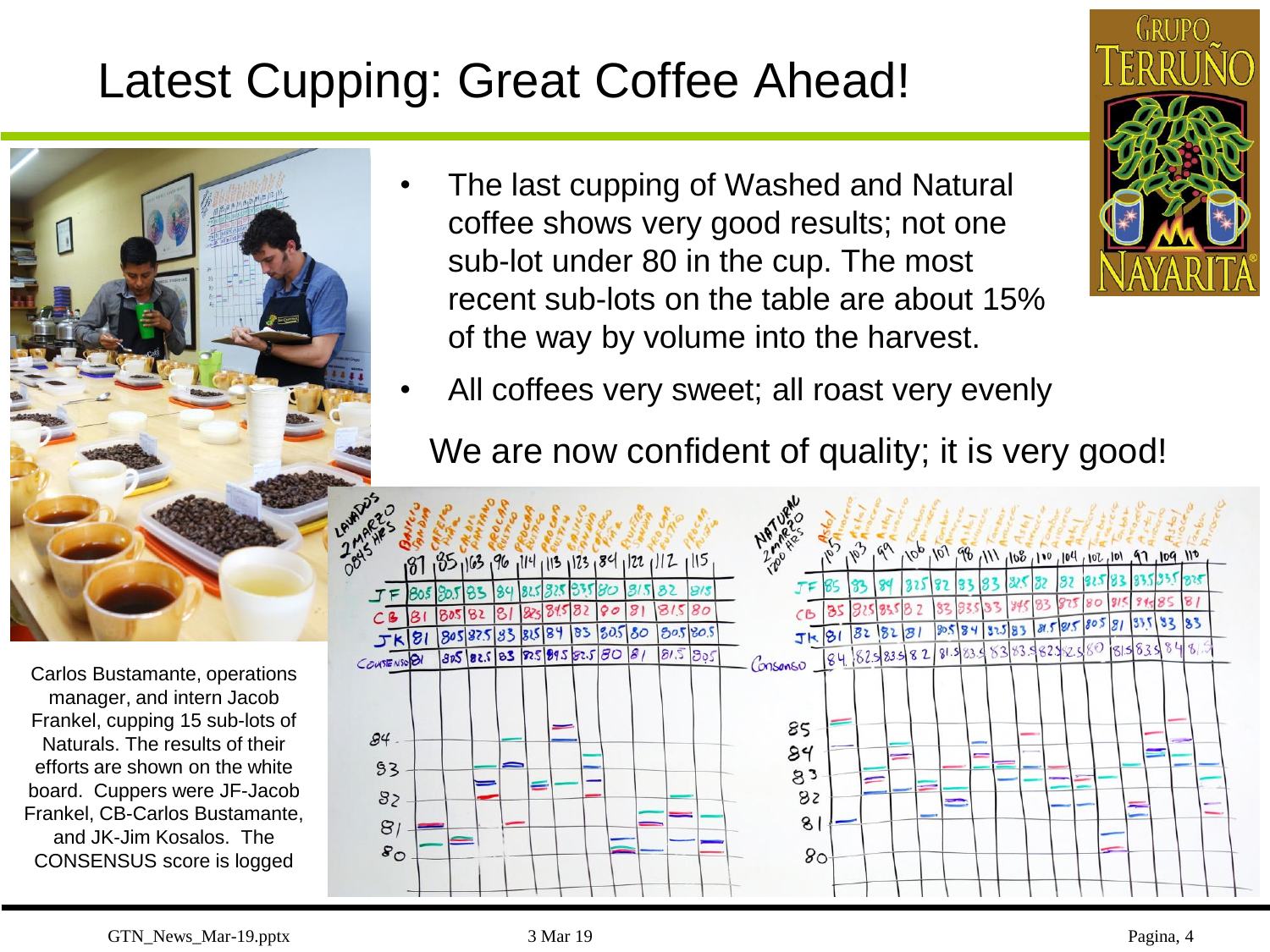### Asamblea Ejidal, Cofradia de Chocolon



• GTN agreed to support the purchase and processing of fruit from the CALDIO producer society in Cofradia de Chocolon, a village south of Tepic



James Kosalos and Marcela Ladron de Guevara address the assembly explaining how we are organized and what it takes to work with GTNay.

• CALDIO and it's coffee are well known to us; we worked with them extensively several years ago

• The first lot produced for GTNay cupped very well, the score is in the third column from the left on the previous slide







CALDIO has it's own wet mill, ample patios and a large drum dryer. The parchment on the patios and in the bags has been produced under the supervision of CAFESUMEX, GTNay's quality control society